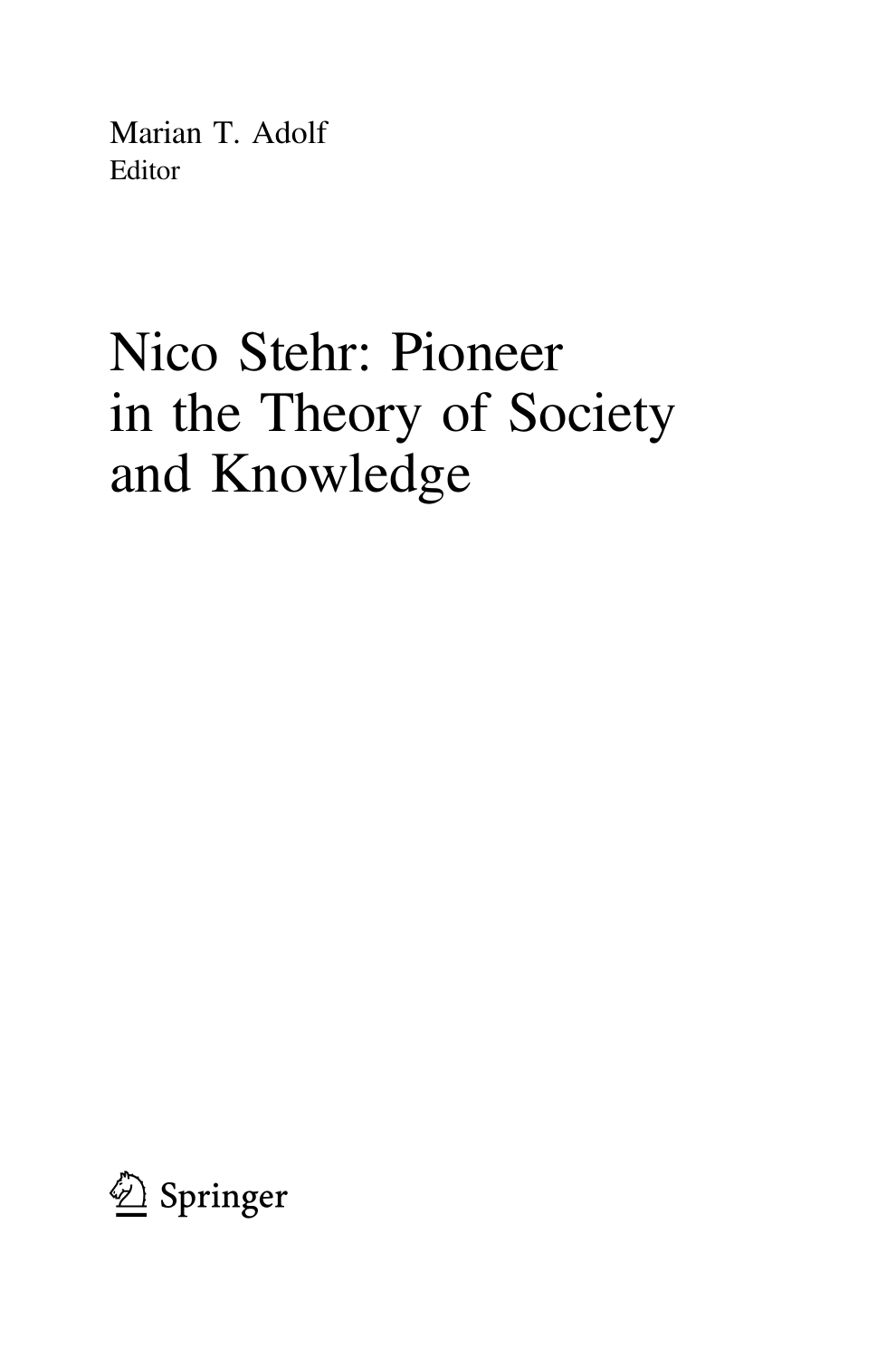**Editor** Marian T. Adolf Department of Culture and Communication Zeppelin University Friedrichshafen, Baden-Württemberg Germany

Acknowledgement: The cover photograph and most other photos in this volume were taken from the personal photo collection of the author who also granted the permission on their publication in this volume. A book website with additional information on Nico Stehr and his major book covers is at: http://afes-press-books.de/html/PSP\_Stehr.htm.

ISSN 2509-5579 ISSN 2509-5587 (electronic) Pioneers in Arts, Humanities, Science, Engineering, Practice<br>
ISBN 978-3-319-76994-3<br>
ISBN 978-3-319-76995-0 ISBN 978-3-319-76995-0 (eBook) https://doi.org/10.1007/978-3-319-76995-0

Library of Congress Control Number: 2018934448

© Springer International Publishing AG, part of Springer Nature 2018

This work is subject to copyright. All rights are reserved by the Publisher, whether the whole or part of the material is concerned, specifically the rights of translation, reprinting, reuse of illustrations, recitation, broadcasting, reproduction on microfilms or in any other physical way, and transmission or information storage and retrieval, electronic adaptation, computer software, or by similar or dissimilar methodology now known or hereafter developed.

The use of general descriptive names, registered names, trademarks, service marks, etc. in this publication does not imply, even in the absence of a specific statement, that such names are exempt from the relevant protective laws and regulations and therefore free for general use.

The publisher, the authors and the editors are safe to assume that the advice and information in this book are believed to be true and accurate at the date of publication. Neither the publisher nor the authors or the editors give a warranty, express or implied, with respect to the material contained herein or for any errors or omissions that may have been made. The publisher remains neutral with regard to jurisdictional claims in published maps and institutional affiliations.

Copyediting: PD Dr. Hans Günter Brauch, AFES-PRESS e.V., Mosbach, Germany Language editing: Hella Beister, Marian T. Adolf

Printed on acid-free paper

This Springer imprint is published by the registered company Springer International Publishing AG part of Springer Nature

The registered company address is: Gewerbestrasse 11, 6330 Cham, Switzerland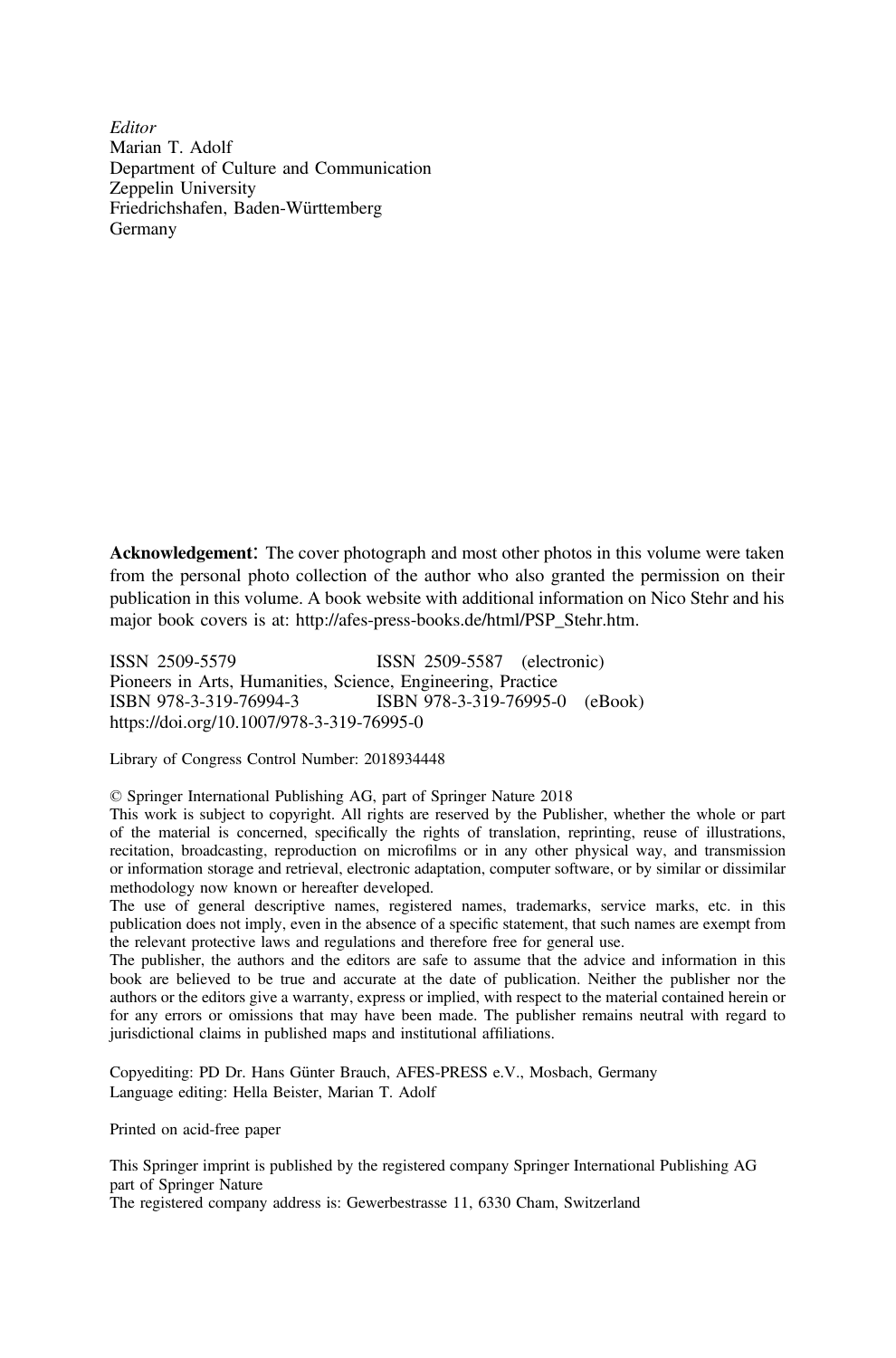# **Contents**

## Part I On Nico Stehr

| 1            |     | A Short Biography of Nico Stehr<br>Marian T. Adolf      | 3<br>$\overline{4}$ |
|--------------|-----|---------------------------------------------------------|---------------------|
| $\mathbf{2}$ |     | Nico Stehr, Sociology, Knowledge and the Sociology      |                     |
|              |     | of Knowledge: An Introduction                           | 7                   |
|              |     | Alexander Ruser                                         |                     |
|              | 2.1 |                                                         | 7                   |
|              | 2.2 | Sociological Traditions and the 'Discovery'             |                     |
|              |     | of the Knowledge Society                                | 9                   |
|              |     | Merton, Elias and the Threat of Losing History<br>2.2.1 | 9                   |
|              |     | Reclaiming History and Conceptualizing<br>2.2.2         |                     |
|              |     | Knowledge: The Influence of Karl Mannheim               | 10                  |
|              |     | Understanding and Making Social<br>2.2.3                |                     |
|              |     | Worlds-Knowledge as a Capacity to Act                   | 11                  |
|              | 2.3 | Of Markets and Meteorologists: Challenges for Worlds    |                     |
|              |     |                                                         | 12                  |
|              | 2.4 |                                                         | 13                  |
|              |     |                                                         | 14                  |
| 3            |     | Reflections on Society and Knowledge: An Interview      |                     |
|              |     |                                                         | 17                  |
|              |     | Nico Stehr and Marian T. Adolf                          |                     |
|              | 3.1 | On Nico Stehr's Career and Biography                    | 17                  |
|              | 3.2 | On the Knowledge Society and Knowledge Economy          | 24                  |
|              | 3.3 |                                                         | 27                  |
|              | 3.4 | On the Fragility of Modern Society                      | 28                  |
|              | 3.5 | On the Future of Modern Society                         | 29                  |
|              |     |                                                         | 31                  |
|              |     |                                                         |                     |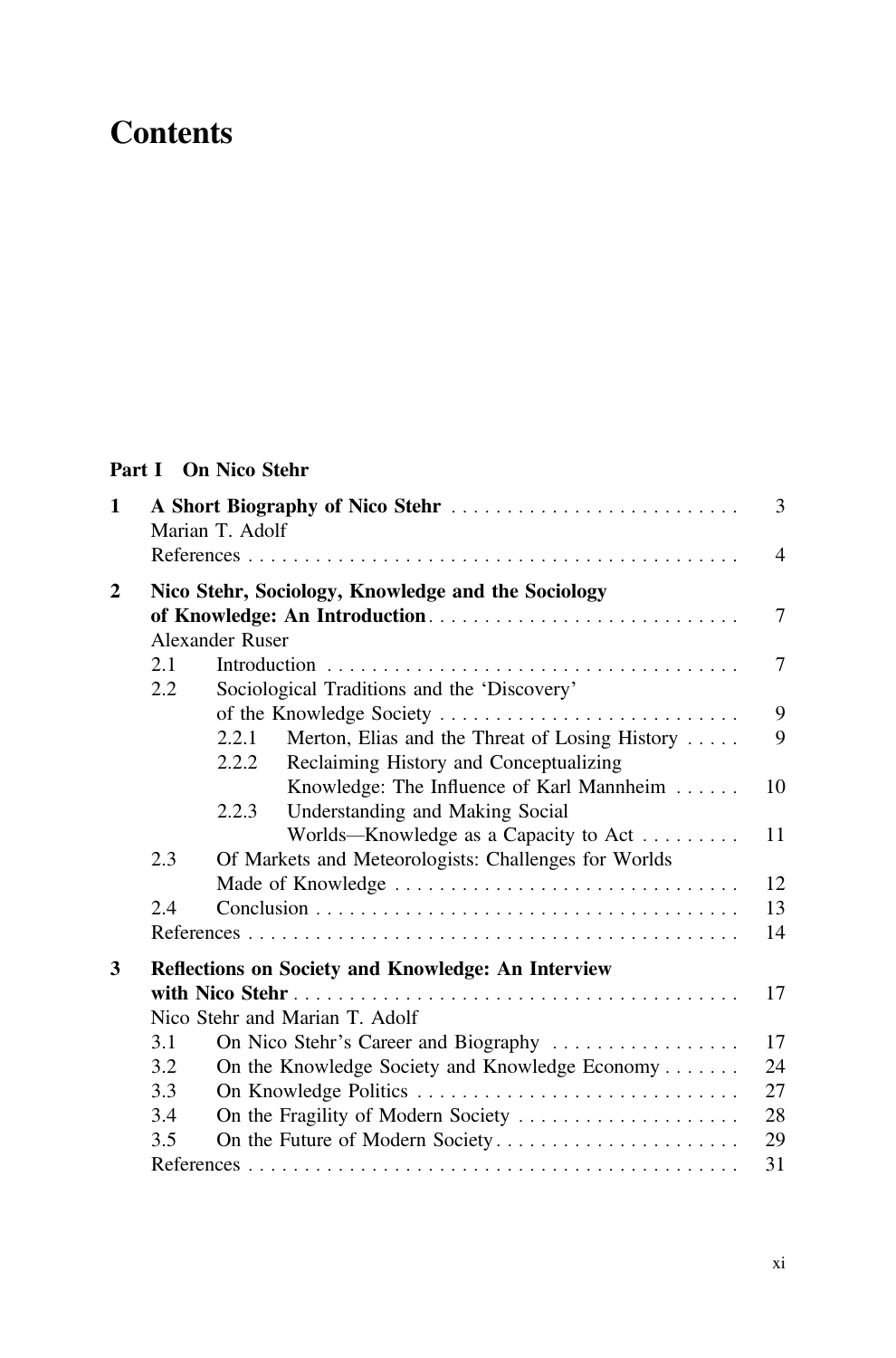| $\cdot$ .<br>X11 | Contents<br>. |
|------------------|---------------|
|                  |               |

| 4       |                                                                      | Complete Bibliography of Nico Stehr's Writings                                                  | 33                   |  |
|---------|----------------------------------------------------------------------|-------------------------------------------------------------------------------------------------|----------------------|--|
|         | 4.1<br>4.2<br>4.3<br>4.4                                             | Refereed Articles                                                                               | 33<br>35<br>38<br>50 |  |
| Part II |                                                                      | Knowledge, Science, Society: Nico Stehr's Work<br>from the Perspective of Colleagues            |                      |  |
| 5       |                                                                      | The Knowledge Society: Remarks on the State of Affairs                                          |                      |  |
|         |                                                                      | on the Occasion of Nico Stehr's 70 <sup>th</sup> Birthday                                       | 61                   |  |
|         |                                                                      | Gernot Böhme                                                                                    |                      |  |
|         | 5.1<br>5.2<br>5.3                                                    | The Ongoing Self-appropriation of Society<br>Knowledge as Participation in the Cultural Capital | 61<br>63             |  |
|         |                                                                      |                                                                                                 | 64                   |  |
|         | 5.4                                                                  | Education as Information                                                                        | 65                   |  |
|         | 5.5                                                                  | Reason, Science and Alternative Forms of Knowledge                                              | 66                   |  |
|         |                                                                      |                                                                                                 | 69                   |  |
| 6       | Knowledge Paradigms and Intransigent Intuitions<br>Susan A. McDaniel |                                                                                                 |                      |  |
|         | 6.1                                                                  |                                                                                                 | 71                   |  |
|         | 6.2<br>6.3                                                           | The Census of Canada<br>The Cancellation of the 2011 Long-Form Mandatory                        | 73                   |  |
|         |                                                                      |                                                                                                 | 73                   |  |
|         | 6.4                                                                  | Census as a Knowledge Base                                                                      | 75                   |  |
|         | 6.5                                                                  |                                                                                                 | 79<br>79             |  |
|         |                                                                      |                                                                                                 |                      |  |
| 7       | New Forms of Civil Society: The Social Question                      |                                                                                                 |                      |  |
|         |                                                                      |                                                                                                 | 81                   |  |
|         |                                                                      | Hermann Strasser                                                                                |                      |  |
|         | 7.1<br>7.2                                                           |                                                                                                 | 81<br>81             |  |
|         | 7.3                                                                  | Volunteers: Stopgaps or Social Innovators?                                                      | 83                   |  |
|         | 7.4                                                                  | The Social Question of the 21st Century                                                         | 85                   |  |
|         | 7.5                                                                  |                                                                                                 | 86                   |  |
|         |                                                                      |                                                                                                 | 86                   |  |
| 8       |                                                                      |                                                                                                 | 89                   |  |
|         | The Scientific Ethos: The Case of Climate Change<br>Reiner Grundmann |                                                                                                 |                      |  |
|         | 8.1                                                                  | Cooperating with Nico                                                                           | 89                   |  |
|         | 8.2                                                                  |                                                                                                 | 90                   |  |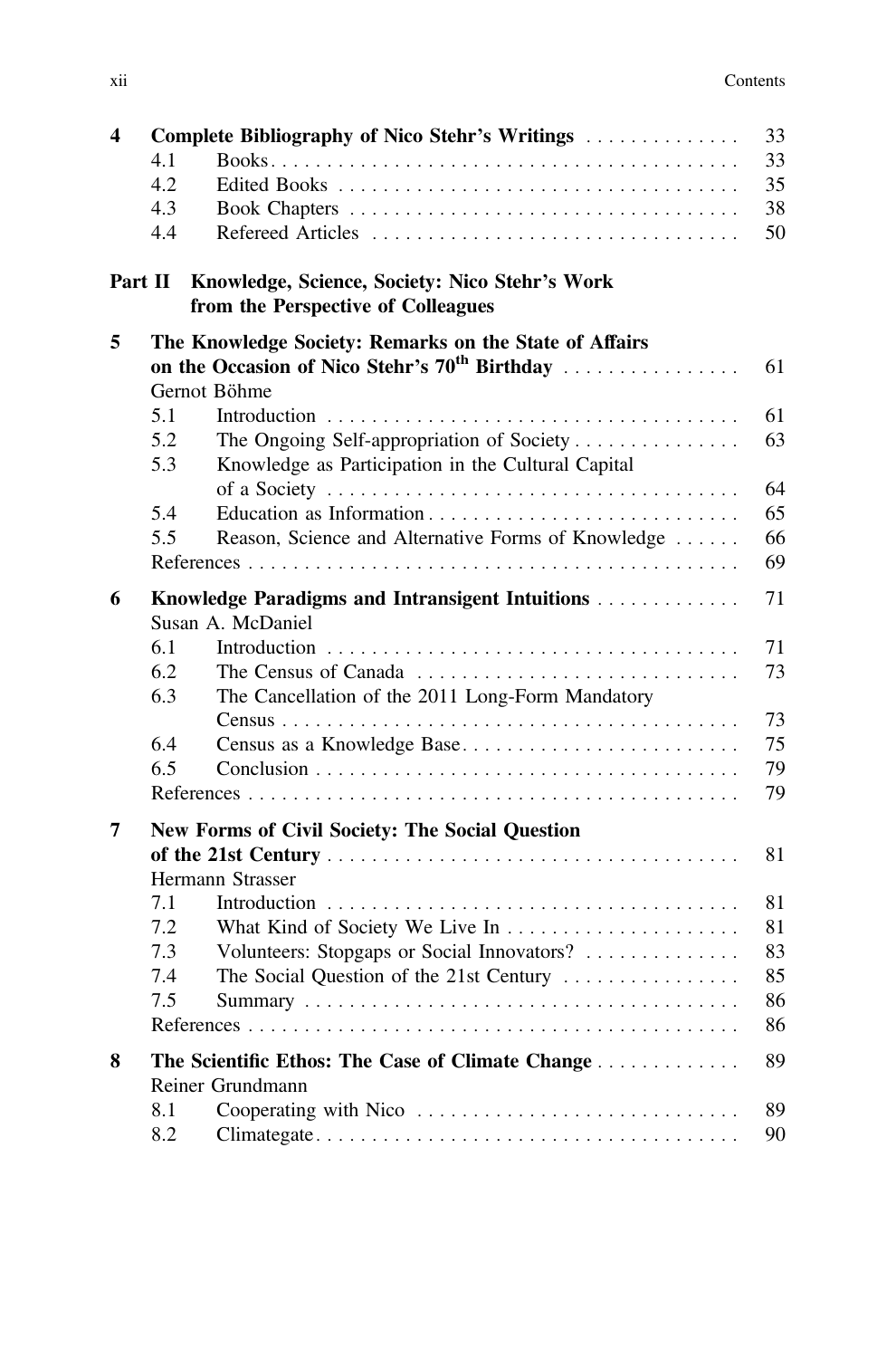|    | 8.3<br>Merton's Norms of Science and Criticisms                | 92         |
|----|----------------------------------------------------------------|------------|
|    | 8.4<br>Climategate and Scientific Norms                        | 95         |
|    | 8.5<br>Institutional Responses?                                | 99         |
|    | 8.6                                                            | 100        |
|    | 8.7                                                            | 101        |
|    |                                                                | 103        |
| 9  | Social Science: A Must for Climate Research                    | 107        |
|    | Hans von Storch                                                |            |
|    | 9.1<br>Nico and Me Wandering Through Climate                   | 107        |
|    | 9.2<br>Climate Science as a Physical Approach?                 | 110        |
|    | 9.3<br>What Is Needed from Social and Cultural Sciences?       | 111        |
|    | 9.4                                                            | 113        |
|    |                                                                | 113        |
|    | Part III<br><b>Selected Key Texts by Nico Stehr</b>            |            |
| 10 | The Ethos of Science Revisited: Social and Cognitive Norms     | 117        |
|    | Nico Stehr                                                     |            |
|    | 10.1                                                           | 117        |
|    | 10.2                                                           | 122        |
|    | Are the Norms of Science Peculiar to Science?<br>10.2.1        | 123        |
|    | 10.2.2                                                         | 126        |
|    | Are the Moral Imperatives Moral?<br>10.2.3                     | 128        |
|    | 10.2.4<br>Are the Functional Imperatives Functional?<br>10.3   | 128<br>129 |
|    |                                                                | 129        |
|    |                                                                |            |
| 11 | The Magic Triangle: In Defense of a General Sociology          |            |
|    | Nico Stehr                                                     | 135        |
|    |                                                                | 139        |
| 12 | Nico Stehr (with Volker Meja)                                  | 141        |
|    |                                                                | 142        |
| 13 | The Sociology of Knowledge and the Ethos of Science            | 143        |
|    | Nico Stehr (with Volker Meja)                                  |            |
|    |                                                                | 155        |
| 14 | The Power of Scientific Knowledge and its Limits<br>Nico Stehr | 159        |
|    | Calculability and Power<br>14.1                                | 163        |
|    | 14.2<br>Post-Industrial Society                                | 164        |
|    | 14.3                                                           | 166        |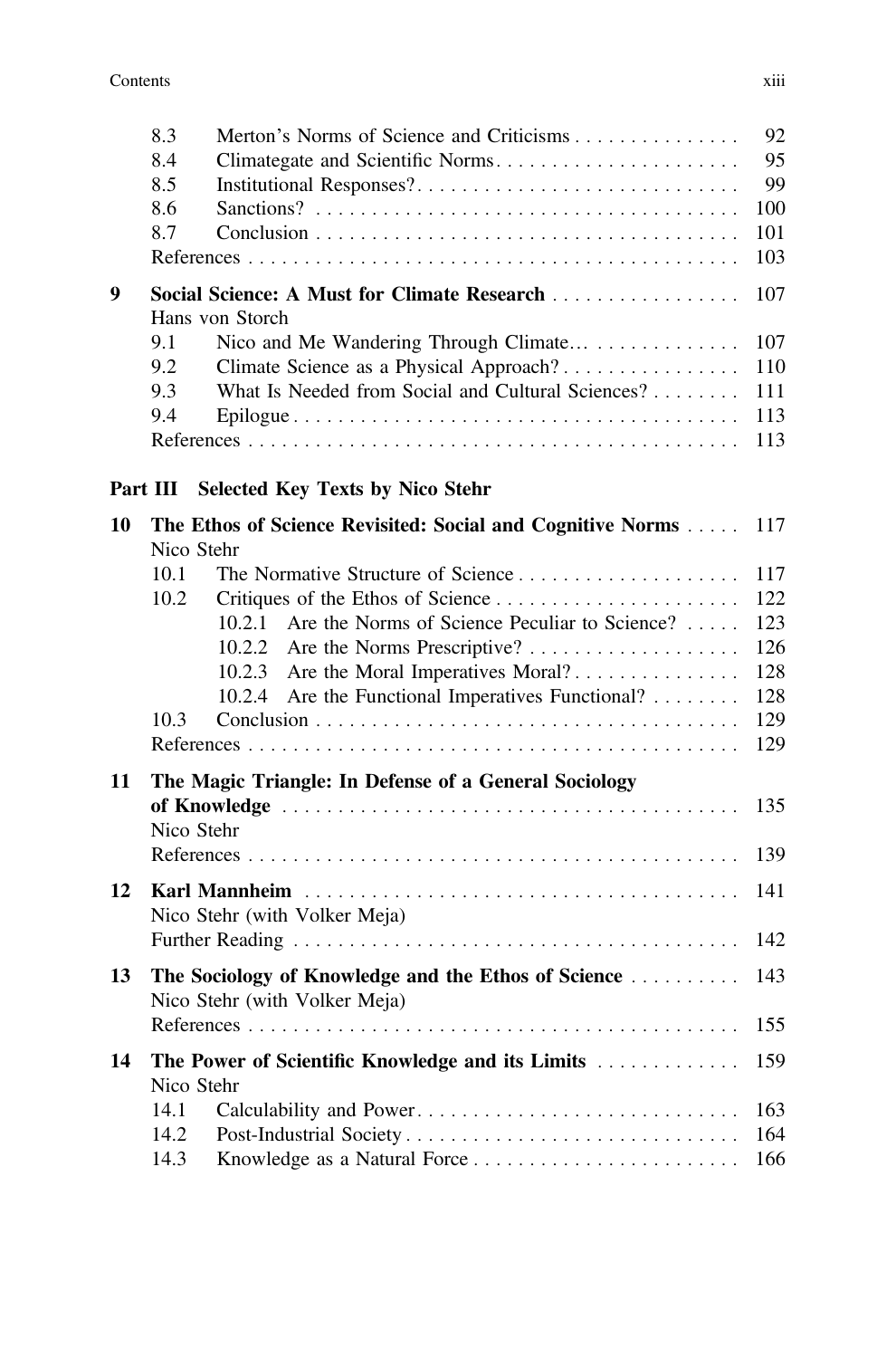|    | 14.4       | The Limits of the Power of Scientific Knowledge         | 168 |
|----|------------|---------------------------------------------------------|-----|
|    |            | 14.4.1<br>Thinking Against Knowledge                    | 168 |
|    |            | The Compartmentalization of the Life-World<br>14.4.2    | 169 |
|    |            | Mythological and Scientific Truths<br>14.4.3            | 170 |
|    |            | Organized Knowledge and Traditional<br>14.4.4           |     |
|    |            | Knowledge                                               | 172 |
|    | 14.5       | Science and Ignorance                                   | 176 |
|    | 14.6       |                                                         | 176 |
|    |            |                                                         | 177 |
| 15 | Nico Stehr | The Culture and Structure of Social Inequality          | 181 |
|    | 15.1       | Industrial Societies and Social Inequalities            | 183 |
|    | 15.2       | Knowledge Societies and Social Inequalities             | 186 |
|    | 15.3       | Knowledge as Bundle of Competencies                     | 192 |
|    | 15.4       |                                                         | 196 |
|    |            |                                                         | 196 |
|    |            |                                                         |     |
| 16 | Nico Stehr | The Economic Structure of Knowledge Societies           | 199 |
|    | 16.1       | The Diminishing Role of Primary Materials               | 202 |
|    | 16.2       | The Changing Manufacturing Sector                       | 206 |
|    | 16.3       |                                                         | 213 |
|    | 16.4       | The Social Anatomy of Work                              | 220 |
|    | 16.5       | From the Employment Society to the Consumption          |     |
|    |            |                                                         | 226 |
|    | 16.6       | The Emergence of the Symbolic Economy                   | 228 |
|    | 16.7       | The Eclipse of Time, Distance and Place                 | 229 |
|    | 16.8       | New Limits to Growth                                    | 233 |
|    | 16.9       | The Fragility of the Future                             | 235 |
|    |            |                                                         | 236 |
|    |            |                                                         |     |
| 17 |            | The Productivity Paradox: ICTs, Knowledge and the Labor | 243 |
|    | Nico Stehr |                                                         |     |
|    | 17.1       |                                                         | 243 |
|    | 17.2       | The Productivity Paradox                                | 245 |
|    | 17.3       | Employing Information and Communication Technologies    | 247 |
|    | 17.4       | The Loss of Agency or the World of Work in Industrial   |     |
|    |            |                                                         | 248 |
|    | 17.5       | Agency or the World of Work in Knowledge Societies      | 250 |
|    | 17.6       | The Growth of Knowledge Workers                         | 252 |
|    | 17.7       |                                                         | 257 |
|    |            |                                                         | 257 |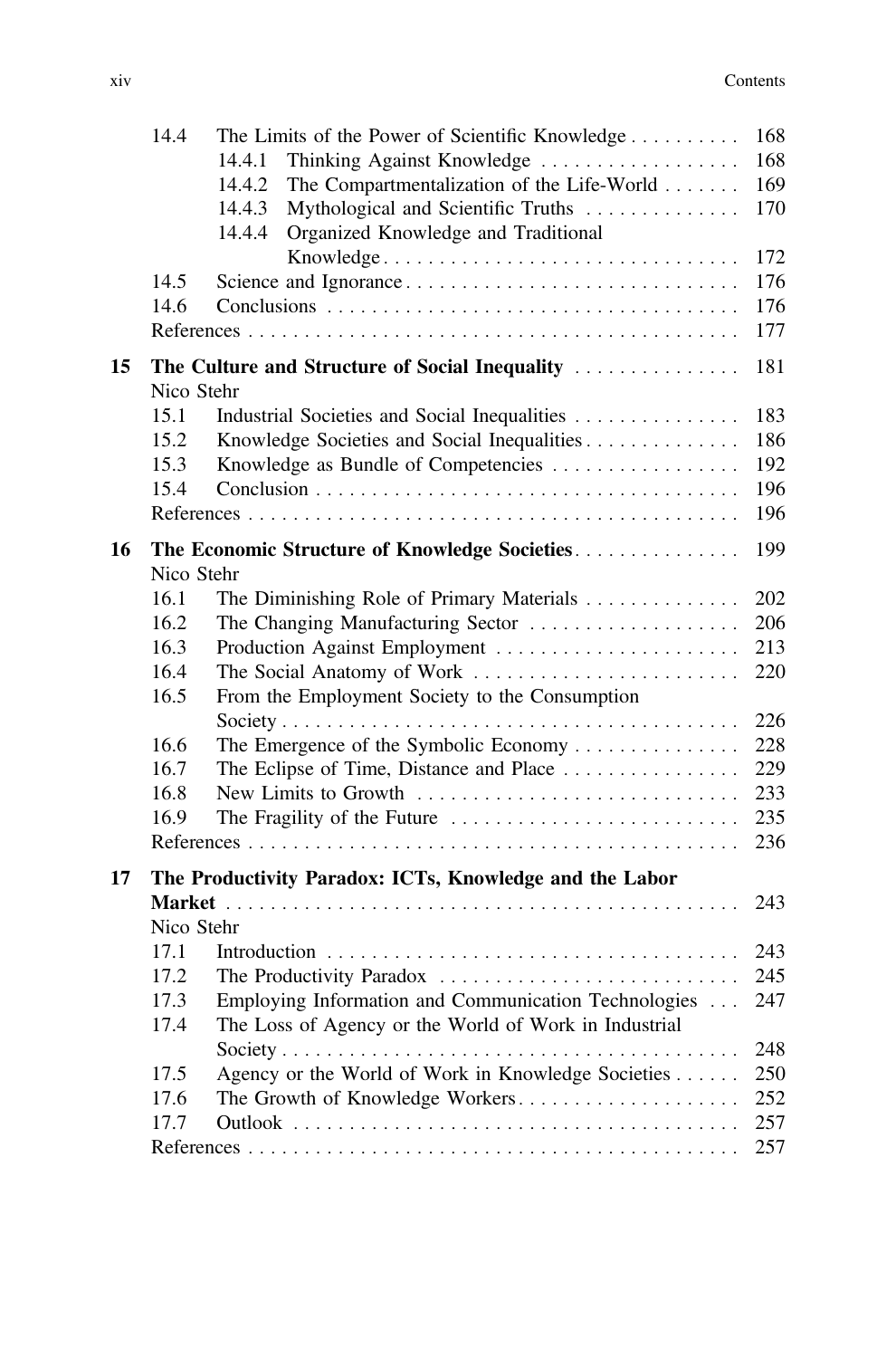| 18 |                    |                                                   | 261 |
|----|--------------------|---------------------------------------------------|-----|
|    | Nico Stehr         |                                                   |     |
|    | 18.1               |                                                   | 261 |
|    | 18.2               | Policing Knowledge                                | 262 |
|    | 18.3               |                                                   | 263 |
|    |                    | Regulating Knowledge<br>18.3.1                    | 265 |
|    |                    | The Social Control of Knowledge Claims<br>18.3.2  |     |
|    |                    | in Science                                        | 268 |
|    |                    | The Societal Regulation of Knowledge<br>18.3.3    | 269 |
|    |                    | 18.3.4<br>The Public and Science                  | 272 |
|    |                    | 18.3.5<br>The Development of Social Controls      | 273 |
|    |                    | 18.3.6<br>Knowledge Hierarchies and Monopolies    | 275 |
|    | 18.4               |                                                   | 282 |
|    |                    |                                                   | 283 |
| 19 |                    | The Social Role of Knowledge                      | 287 |
|    | Nico Stehr         |                                                   |     |
|    | 19.1               | The New Understanding of the Social Role          |     |
|    |                    |                                                   | 288 |
|    | 19.2               | The Classical Sociology of Knowledge              | 290 |
|    | 19.3               | The Status of Sociology of Knowledge in Sociology |     |
|    |                    |                                                   | 292 |
|    | 19.4               | The Paradigm of the Sociology of Knowledge        | 293 |
|    | 19.5               | Limitations of the Sociology of Knowledge         | 295 |
|    | 19.6               | The Transformation of the Sociology of Knowledge  | 297 |
|    | 19.7               | Possibilities of the Sociology of Knowledge       | 298 |
|    | 19.8               | Toward a Sociological Concept of Knowledge        | 299 |
|    | 19.9               | Modern Societies as Knowledge Societies           | 302 |
|    | 19.10              | The Political Economy of Knowledge                | 303 |
|    | 19.11              |                                                   | 306 |
|    |                    |                                                   | 306 |
|    |                    |                                                   |     |
| 20 |                    | Modern Societies as Knowledge Societies           | 309 |
|    | Nico Stehr<br>20.1 |                                                   | 310 |
|    |                    |                                                   |     |
|    | 20.2               |                                                   | 311 |
|    | 20.3               | Knowledge About Knowledge                         | 313 |
|    | 20.4               |                                                   | 314 |
|    | 20.5               | Knowledge as a Capacity for Action                | 316 |
|    | 20.6               |                                                   | 318 |
|    | 20.7               | The Limits of the Power of (Scientific) Knowledge | 321 |
|    | 20.8               | The Knowledge-Based Economy                       | 323 |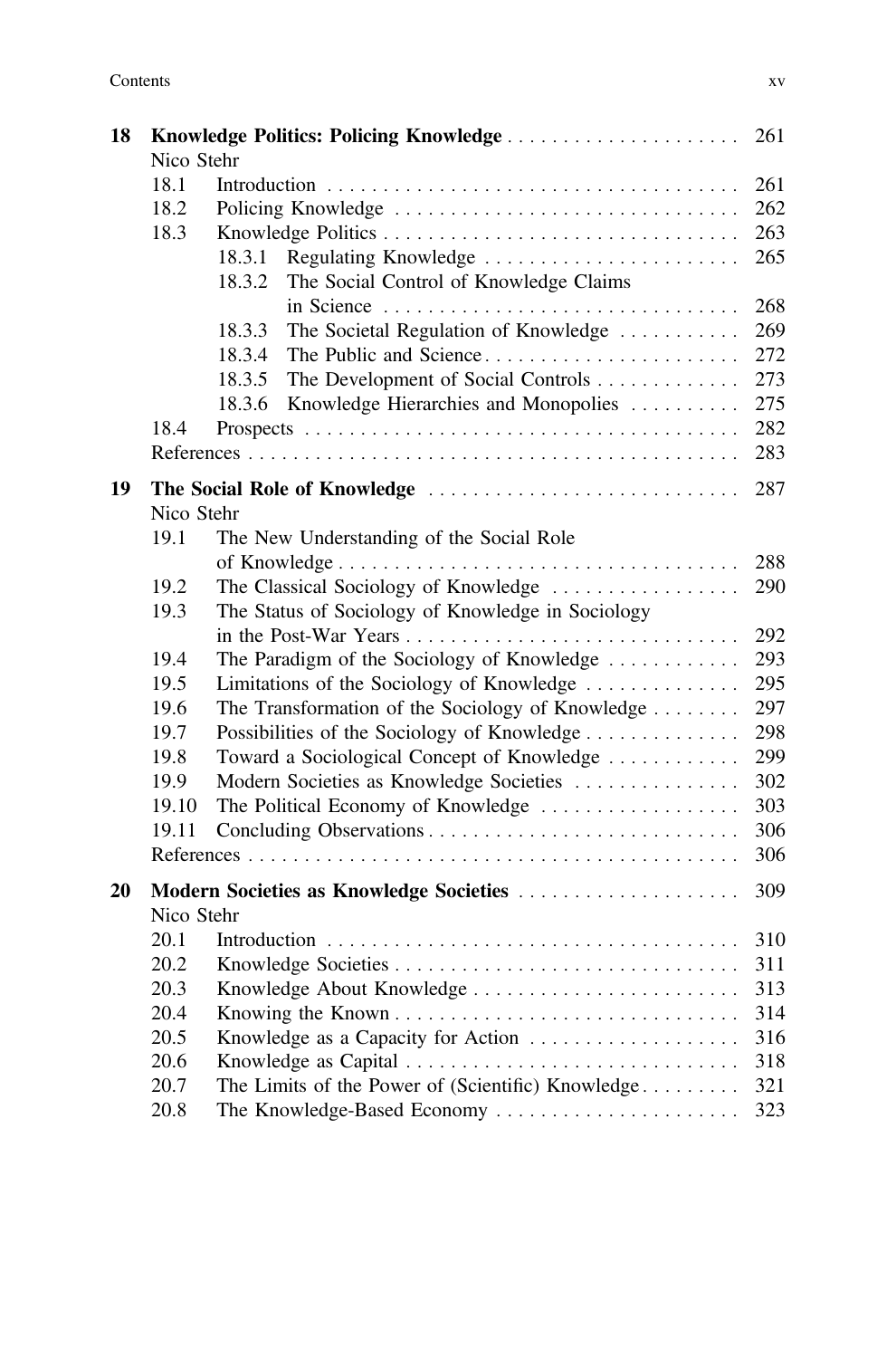|    | 20.9         | Individual and Collective Social Conduct in Knowledge       |            |
|----|--------------|-------------------------------------------------------------|------------|
|    | 20.10        |                                                             | 324<br>328 |
|    |              |                                                             | 329        |
| 21 | Nico Stehr   |                                                             | 333        |
|    | 21.1         | What Is the Moralization of the Markets?                    | 334        |
|    | 21.2         | What Is Responsible for Morally Coded Markets?              | 336        |
|    | 21.3         | Markets in an Age of Ecological and Global                  |            |
|    |              |                                                             | 338        |
|    | 21.4         | Possible Objections to a Theory of Morally Coded            |            |
|    |              |                                                             | 342        |
|    |              |                                                             | 342        |
| 22 |              | Climate Change: What Role for Sociology?                    | 343        |
|    |              | Nico Stehr (with Reiner Grundmann)                          |            |
|    | 22.1         | "Time is Running Out"                                       | 344        |
|    | 22.2         | Reasons for Sociological Abstinence                         | 345        |
|    | 22.3         |                                                             | 347        |
|    | 22.4<br>22.5 |                                                             | 349        |
|    |              | Climate Change at the Heart of Sociology?                   | 351<br>353 |
|    |              |                                                             |            |
| 23 |              | <b>Exceptional Circumstances: Does Climate Change Trump</b> |            |
|    | Nico Stehr   |                                                             | 355        |
|    | 23.1         | The Rise of Exceptional Circumstances                       | 357        |
|    | 23.2         | The Erosion of Democracy                                    | 358        |
|    | 23.3         |                                                             | 360        |
|    | 23.4         | Science, Knowledge, and Democracy                           | 361        |
|    | 23.5         | Enhancing Democracy                                         | 362        |
|    |              |                                                             | 364        |
|    |              |                                                             | 365        |
|    |              |                                                             | 367        |
|    |              |                                                             | 369        |
|    |              |                                                             | 371        |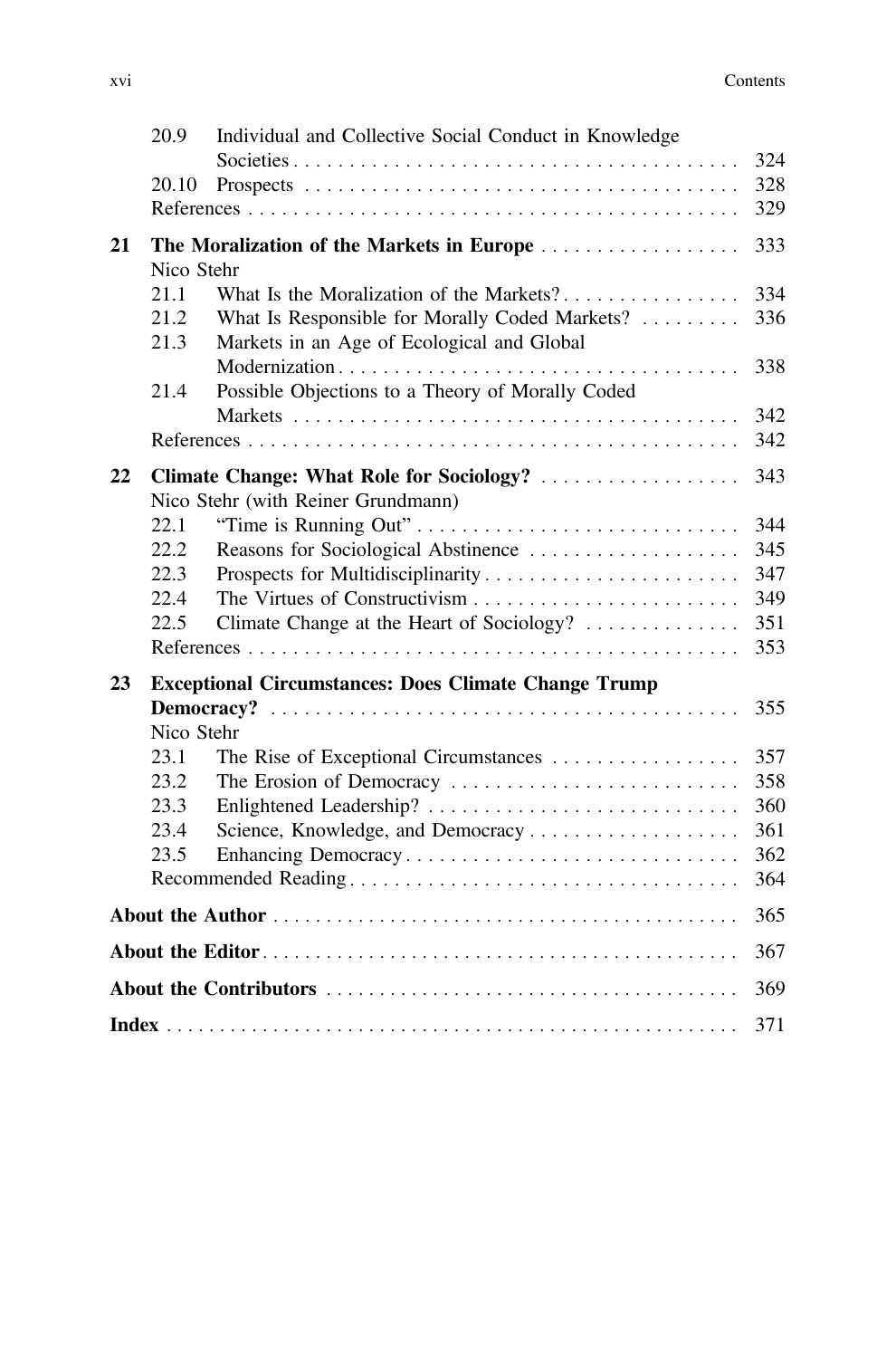## <span id="page-8-0"></span>Chapter 7 New Forms of Civil Society: The Social Question of the 21st Century



Hermann Strasser

### 7.1 Introduction

It was a great honor for me to emotionally and scientifically celebrate with many others the 70th birthday of my friend and colleague Nico Stehr. He is not only the guide of the knowledgeable society but also the visionary of the moralization of markets and the social constructionist of climate change, not to mention his expertness of experts.

By focusing on new forms of civil society I try to combine three of Nico Stehr's visions: First of all, not to restrict scientific ideas to the halls of academia. Second, to make a rather fragile society worthwhile to live in. And third, to have in mind Max Weber's goal of being a scientist, which means to strive for being surpassed by other knowledge producers. Thus, we have to ask ourselves what *society* we live in, how significant civility is and whether new forms of civil society are replacing or just extending traditional structures and meanings of community or are simply representing hybrid constructions.

#### 7.2 What Kind of Society We Live In

In other words, we should take a look at the ways people understand community in modern society. This society is no longer characterized by 'naturally' occurring forms of belonging based on orientations provided by traditional institutions like the family, the church, school, unions, and political parties. Today, people in most modern societies live longer, are more qualified, more mobile, have higher incomes, see more women join the labor force, and less children are born.

81

Prof. em. Dr. Hermann Strasser, Chair for Sociology, Universität Duisburg-Essen; Email: hermann.strasser@uni-due.de.

<sup>©</sup> Springer International Publishing AG, part of Springer Nature 2018 M. T. Adolf (ed.), Nico Stehr: Pioneer in the Theory of Society and Knowledge, Pioneers in Arts, Humanities, Science, Engineering, Practice 16, https://doi.org/10.1007/978-3-319-76995-0\_7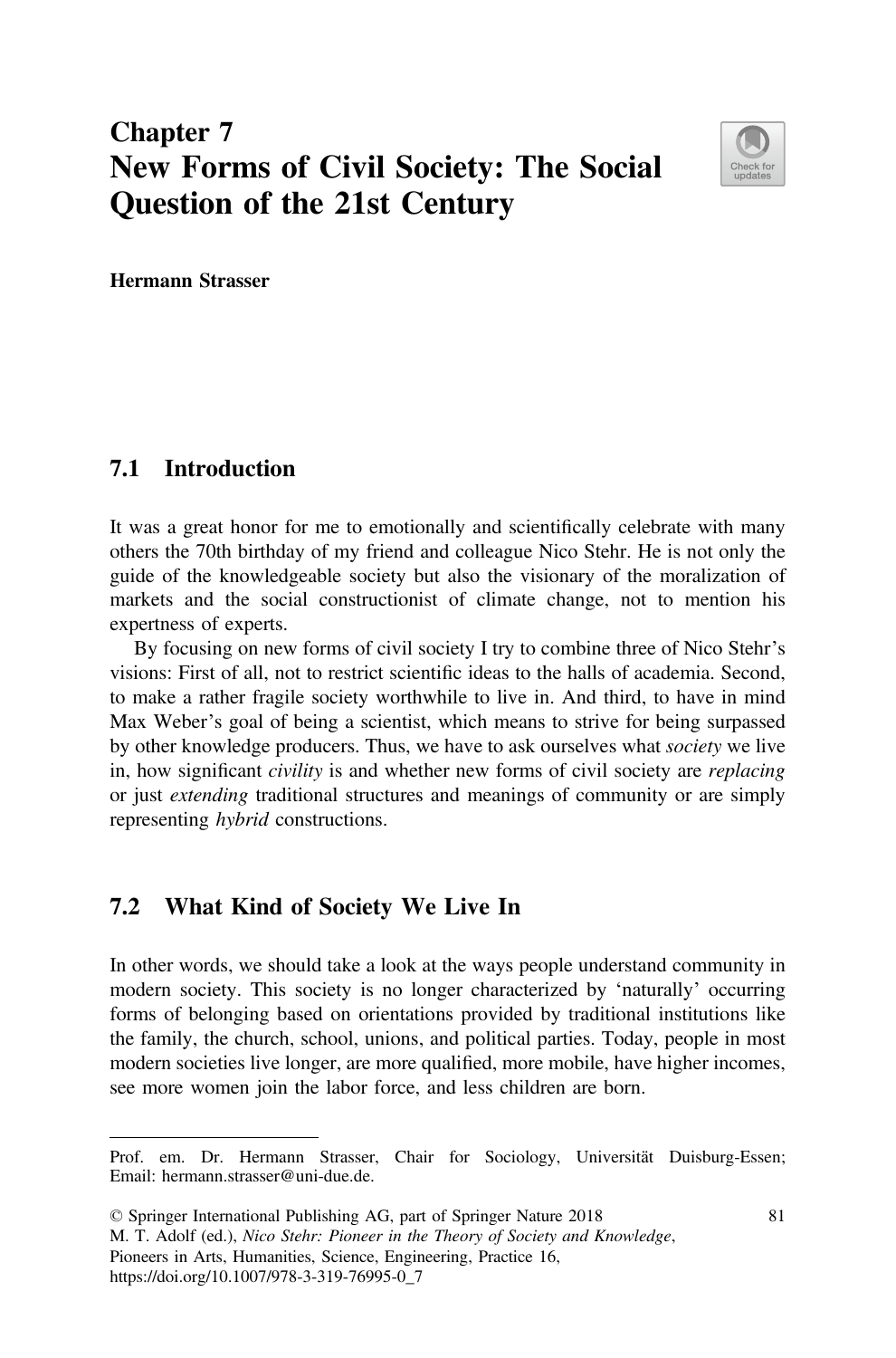This, as you know, is the individualization story. But it is also Nico Stehr's story about the *fragile society* emerging from an increasingly knowledge-based system of economic production and social organization. In this individualized knowledge society, individuals have expanded their capacity to act and, thus, also their capacity to say no—with the consequence that major social institutions have lost the capacity to have their way. The other consequence is that the more we know, the less we can predict the future. This has led politicians to exercise "the sovereign handling of non-knowledge", as the political scientist Korte (2012) argues—of course, in accordance with the theory of public choice based on the individual profit-oriented thinking of the economists. However, if knowledge ages faster, new realities need a new point of view, as Stehr (2000) would say.

Not only knowledge but also networking has become more important, as many long-term communities have been replaced by short-term networks. This does not necessarily mean that volunteering is also becoming less sustained and more episodic. However, as Putnam (1993, 2000) argued, "plug-in volunteering", task-oriented on a short-term basis as it is, will be promoted. Nevertheless, civic or voluntary engagement is the broadest and most useful notion, with the core element of active citizens participating in organized forms of engagement. Civic activities take place in the public sphere more or less regularly, they are voluntary, based on one's own initiative, independent from the state, beyond the market and the family, and in essence not being paid for (cf. Strasser/Stricker 2011).

Moreover, the *state* is in many ways overtaxed, the globalization process makes the democratic system less controllable, and educational expansion extends both the need and the capacity of people to participate. As the Brazilian NGOs studied by Elisa Reis demonstrate, the more an NGO is linked with external actors, the better it is anchored domestically (Koslinski/Reis 2009).

The political realm has also broadened in another sense, as new forms of communication allow for new social platforms through internet-based mobilization and transnational networks. The shifting boundaries between the public and the private spheres will have consequences for civic engagement, for example with internet portals operated and supported by volunteer welfare organizations such as the Diakonie, that help young men and women to solve their social, financial, and mental problems. In other words, we are faced with cultural transformations which social scientists must capture and experts must shape by reducing complexity.

This means not only strengthening the respect for others, especially strangers and those who want to remain anonymous at first. It also implies an extension of self-regulation (cf. Billante/Saunders 2002). However, civility as learned behavior will extend social capital in terms of individual resources and collective trust only if civil engagement is enacted and acknowledged in social life. This is even more important in our media-managed attention economy, with attention as the new currency (cf. Franck 2005). As the commission of inquiry of the German Bundestag concluded in 2002: "Those who call for engagement must also promote competence and offer an appropriate context."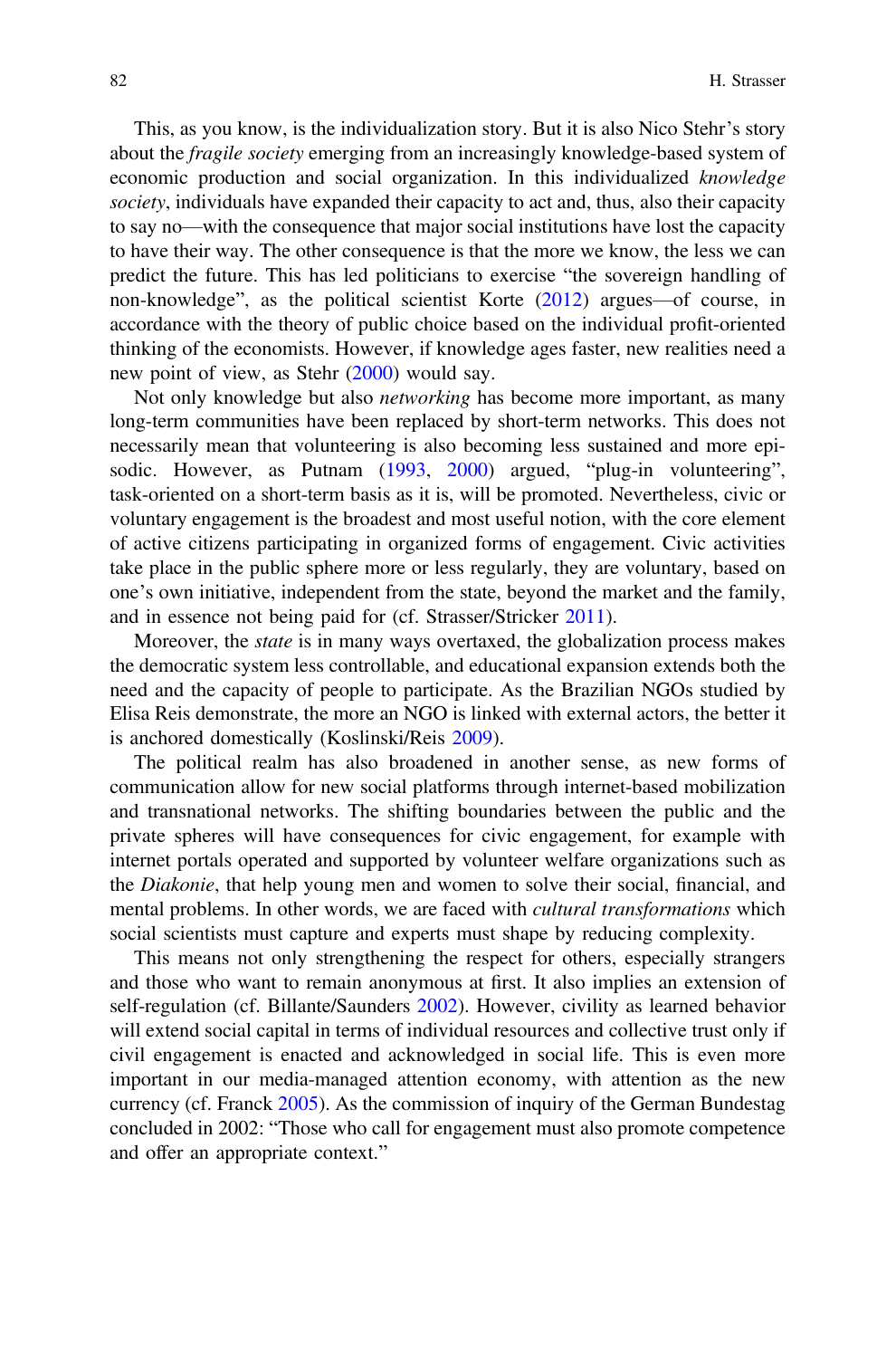#### <span id="page-10-0"></span>7.3 Volunteers: Stopgaps or Social Innovators?

Therefore, we have to look for new variations of established, as well as novel ways of organizing social solidarity beyond the state, the market, and the family, in the so-called non-profit sector. But not only do we have to think about new measures of organizing solidarity but also of ways to create a feeling of belonging, thus making society worthwhile to live in. Indeed, the willingness to become civically engaged seems to be on the rise in most countries. Still, the forms of engagement are changing as well.

In other words, what is at stake is to enable community and organize solidarity. But what kinds of engagement make a society work beyond the provisioning welfare state? Is it charity or associational membership, political participation or community service that makes the difference?

Undoubtedly, civic organizations of the non-profit sector are still value-oriented communities, but at the same time they are multifunctional. With their services in the areas of nursing, education, sports, and coaching, they are not only part of the market. They are also political actors articulating the interests of their members. With the trend toward more professionalization, these third-sector organizations seem to go through a cycle of change from value communities to service enterprises. This is not the case to the same extent everywhere, perhaps more so in the U.S., Canada, Great Britain, Ireland, Belgium and the Netherlands than in Germany, Austria, Italy, France or the Scandinavian countries.

We simply do not know enough about people and their motivations for civic engagement in leading positions and in volunteering. Is it self-realization, pleasure in voluntary work or the chance to learn more about an interesting job that motivates them?

Let me therefore briefly illustrate my postulates and assumptions by referring to the present state of civic affairs in Germany. In the 1990s, we stated a decline of community oriented forms of relations, which generated doubts about the continuity of solidarity and civic sense. A few years later, this opened the discussion about the consequences of demographic change. We became witnesses of talk about a "senile society" with all its nursing and pension burdens. Economic questions came to the fore. Even George W. Bush made himself heard by saying that the civic sense should above all heal the wounds of the market.

But civic sense is much more than a band-aid for these wounds, just as civic engagement is more than just a stopgap for nonprofitable niches or subsistence gaps. This discussion finally led to the contrast between the model of the welfare state and the model of civil society. In this tension between welfare state and civil society the central question arose of how to achieve a fruitful balance between state-organized solidarity and privately arranged responsibility. As civic sense and voluntary engagement cannot be decreed by law, various parts of the welfare system must adapt themselves through the power of self-control. In a society with a shrinking population there is no other alternative to master the challenge of less people having to produce more.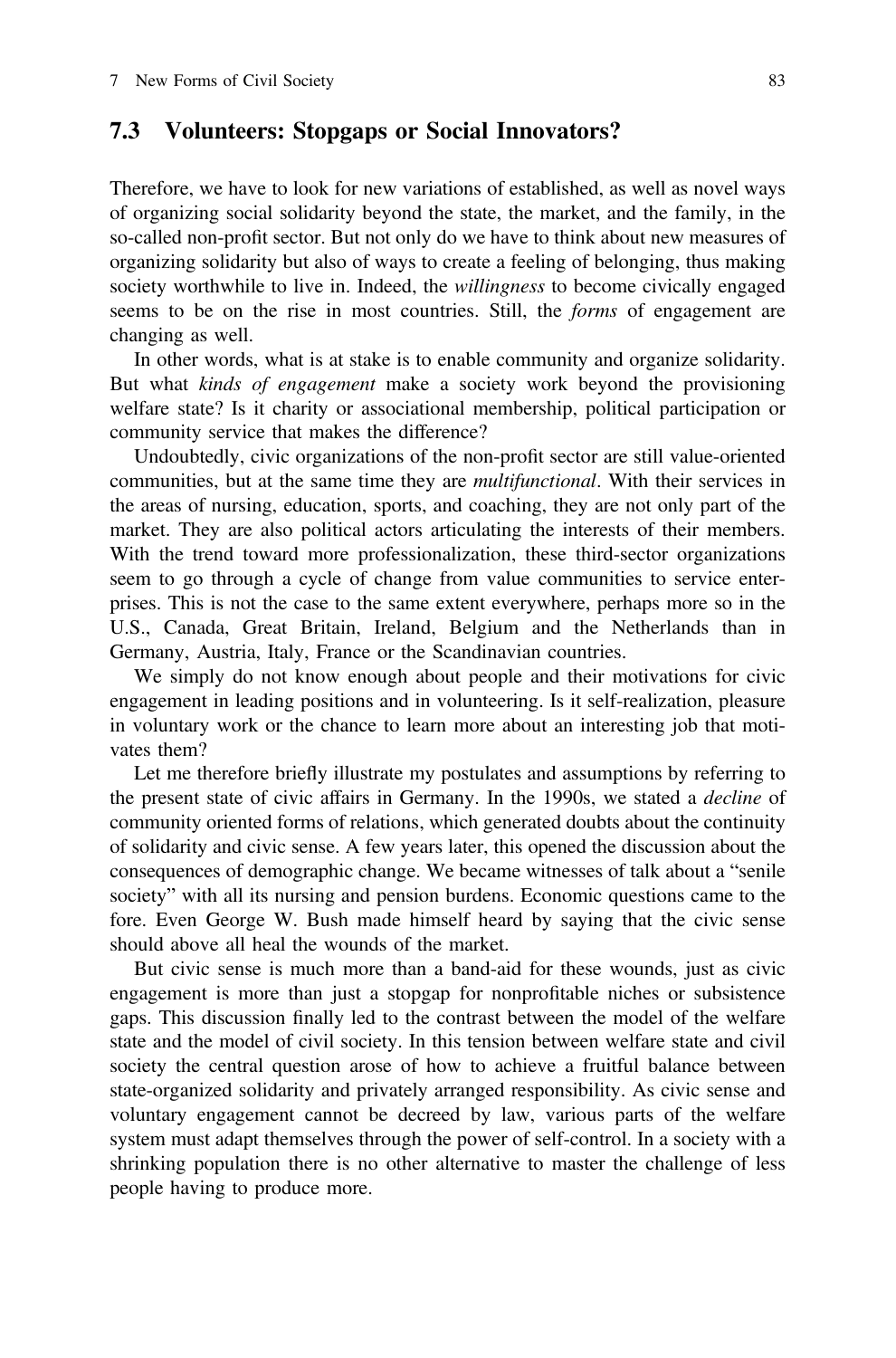In both models, there is no question that older people gain in importance. They will claim more services of the welfare system. At the same time, the number of older people increases who are in good health, well educated, economically secure, and have more spare time. This has motivated social scientists and politicians to announce the age of "productive aging" for the well-being of society. And yet we know very little about these developments. We are once more confronted with the paradox of the knowledge society: The more knowledge is being produced, the less we know about its effects in the future.

But there are two things we know for sure: First, both quantitative changes in age groups and qualitative changes in older life phases will have a tremendous effect upon the composition, the intergenerational relations, and the quality of life of future cohorts. Second, it is also sure that older people, including even silver foxes like Nico Stehr, cannot simply be activated without adapting structural conditions and developing a new understanding of their role. In other words, a bridge must be built between entering retirement age and getting involved in spare time activities. The intellectual decline does not begin with 55, 60 or 65 years. Just as life-long learning has no age limit, paedagogic and social competences do not correlate with age.

The German academic community could actually benefit a lot more from its experienced 'oldies' equipped with lots of social and cultural capital by bringing them effectively together with the younger generation of scientists. More than ten years ago, this idea encouraged Nico and me to propose the foundation of a "University of Silver Foxes", what we ironically called a 'Greisenuniversität' ("geriatric" or "aged university"). We received a number of encouraging comments, including an exciting one from the former Austrian minister of education, Elisabeth Gehrer. She was very interested in the idea but not successful in making it a reality. Its realization then apparently happened at Lake Constance.

That an *increase* in civic engagement by older people is indeed possible may also be demonstrated by the data of the German Voluntary Survey of 1999 and 2009. In 1999, 29 percent of the age group of 65–69 years reported voluntary engagement, ten years later the percentage was 37. The main areas of older volunteers were sports, the church, and social work. They clearly prefer volunteering within an institutionalized framework.

However, these engagements also happen in a fast changing environment: On the one hand, with the opening of the market for social services such as ambulant care, this sector has been *economized* in order to increase both the efficiency and the productivity of its organizations. Higher service quality and qualification standards have led to an increased professionalization of welfare organizations.

On the other hand, we observe a change in the motives for civic engagement in general. That is to say, people, including the elderly, are increasingly confronted with their own limits, their personal and social identity when expressing their competence as well as their ways of self-realization by taking over responsible activities. Unlike in former times, belonging to a certain milieu is no longer decisive. Now, other qualities are more relevant, for example: communicative competence, the ability to organize and to negotiate and, not least, to realize one's own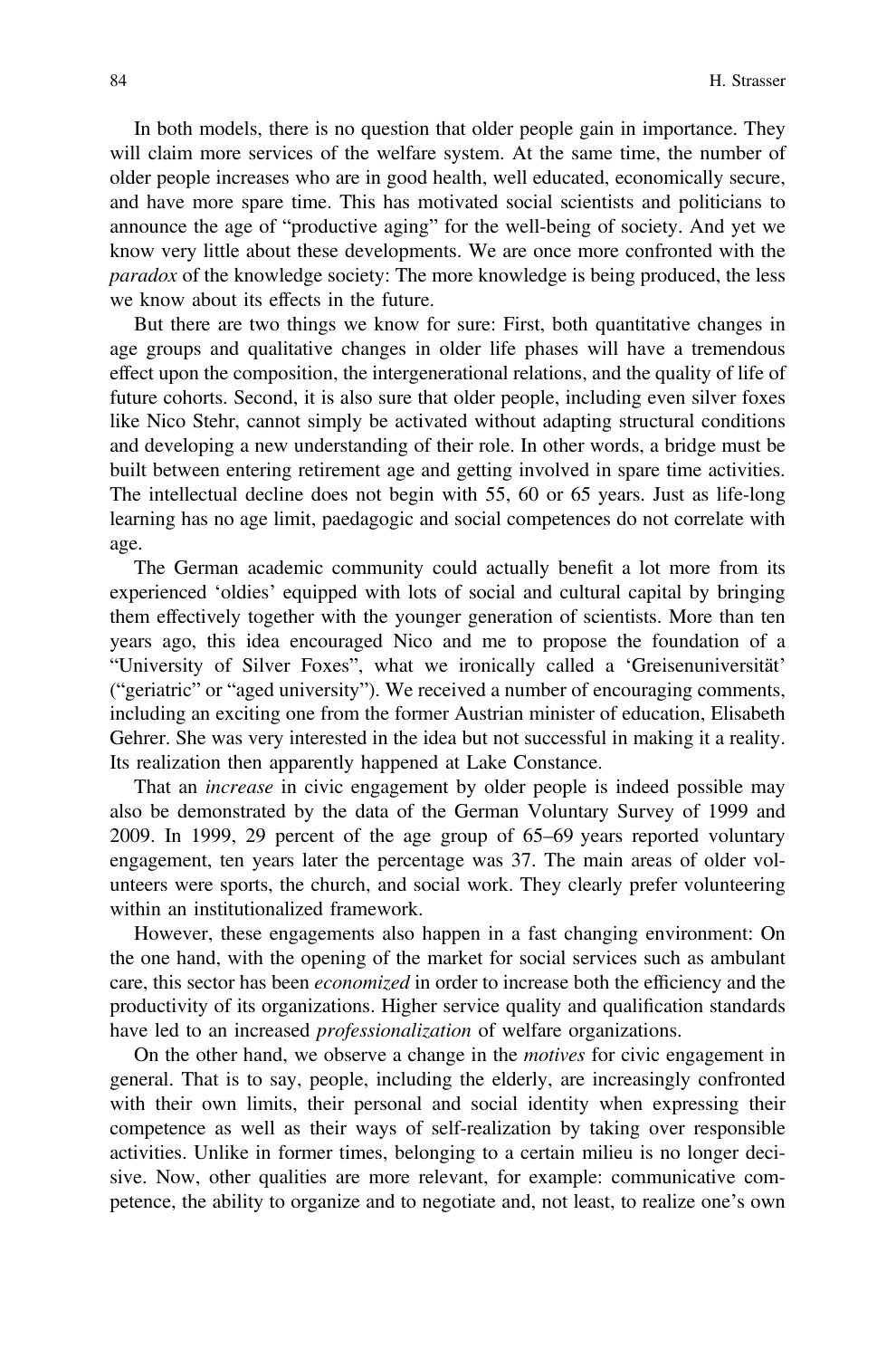<span id="page-12-0"></span>interests, as this is closely related to personal development. Rather than (collectively oriented) selflessness, the main motivation now is (individually oriented) self-realization. What we can recognize and what various studies confirm, is a trend from the helper to the voluntary expert (cf. Strasser/Stricker 2008).

#### 7.4 The Social Question of the 21st Century

In order to master the transition from a welfare state society of the past to an active civil society of the future, two elements are of great significance: participation in societal actions and *appropriate forms* of voluntary engagement. How, to what extent and how quickly these challenges will be mastered is the social question of the 21st century.

If fewer young people live together with more old people, a new formation of collective trust and individual networks is not just the social cement that holds society together. These newly formed networks based on norms of reciprocity and trust also represent a kind of power station for new social relationships and new social capital. This power station will deliver the energy for the necessary bonding ability in modern society. In this sense, civic engagement will turn out to be the mediator and broker of a successful living together of future generations and institutions.

Nevertheless, a lot has still to be done if these postulates should ever become reality. The main point is that in Germany as well as in many other countries, voluntary engagement is not sufficiently made accessible. Studies show that the civic potential is high, since about half of those who are not volunteering are interested in getting civically engaged. Another important point is that networking with professional services must be improved. Most intermediary organizations have actually 'learned' to survive without volunteers. Their rules are pretty much determined by the needs of the funding agencies and the payed employees. There is no doubt that both the market and the state play a central role in the modern welfare mix. But these structures must be adapted in order to integrate volunteers with regard to their needs of time and content. To put it differently, there is a discrepancy between the *willingness* to volunteer and the *factual* engagement.

Of course, with regard to the complexity of the work process and the different motivational structures of employees and volunteers it is not easy for welfare organizations in general, or for a nursing home in particular, to direct these two groups in a parallel way. But in the long run, the increase in efficiency achieved by integrating volunteers will match and surpass by far the higher costs incurred at the beginning. The managers in charge of the structure of organizations which include volunteers must keep in mind the economic necessities of as well as sufficient margins for volunteers as co-producers.

In other words, societies like Germany are confronted with the fact that there is not a lack in engaged women and men but rather a lack in appropriate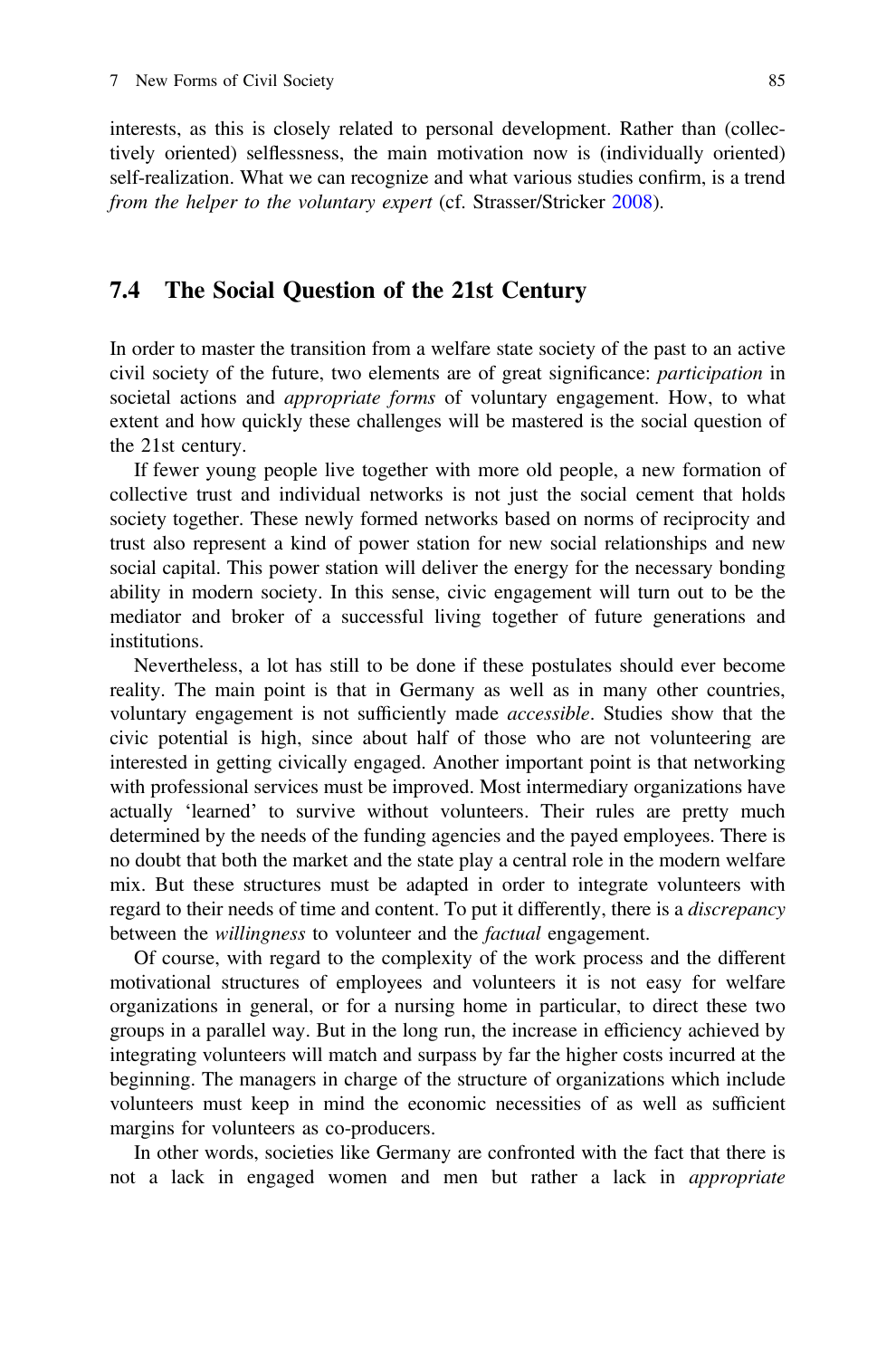organizational structures, i.e. the general conditions of voluntary action. State regulations should therefore focus upon the intermediary organizations rather than upon incentives on the individual level of the volunteers.

#### 7.5 Summary

Under these circumstances, I am convinced that there is no other alternative to the active self-organization of citizens in response to the challenge of modernizing public welfare but to adjust organizational structures and to recruit old and new volunteers on this basis. If this is accomplished, the social question of the 21st century will be successfully dealt with. It is the only way of creating a civil society, even if these developments may take on different forms in different cultures with different traditions, structural conditions, and individual challenges.

Then, the time may have come for *immaterial sources* of welfare such as education, friendship networks, neighborhood help, unhurt nature as well as humane cities and institutions to come to the fore in the age of decreasing growth. Less will then be more, as Hondrich (2007) argued. Social, that is, shared wealth is at stake, which is not to say that cooperation and participation will do away with egoism, self-interest, and stubbornness over night (cf. Bosshart 2011).

And everything that makes life worth living will then be included in the gross national product, as Robert Kennedy claimed as early as in 1968—the time when Nico Stehr began to explore the continent of unlimited possibilities. Good luck, Nico, in detecting new possibilities in the next 31 years since you promised to invite me to your 101st birthday party!

#### References

- Billante, Nicole and Peter Saunders. 2002. "Why Civility Matters", Policy, 18: 3. St. Leonards. NSW: Center for Independent Study.
- Bosshart, David. 2011. The Age of Less. Die neue Wohlstandsformel der westlichen Welt. Hamburg: Murmann Verlag.
- Franck, Georg. 2005. Mentaler Kapitalismus: Eine politische Ökonomie des Geistes. München: Hanser Verlag.
- Franck, Georg. 1998. Ökonomie der Aufmerksamkeit. München: Hanser Verlag.
- Hondrich, Karl Otto. 2007. Weniger sind mehr. Warum der Geburtenrückgang ein Glücksfall für unsere Gesellschaft ist. Frankfurt am Main: Campus.
- Korte, Karl-Rudolf. 2012. "Ich kümmere mich", Süddeutsche Zeitung, December 4.
- Koslinski, Mariane C. and Elisa P. Reis. 2009. "Transnational and Domestic Relations of NGOs in Brazil", World Development, 37, 714–725.
- Putnam, Robert. 1993. Making Democracy Work: Civic Traditions in Modern Italy. Princeton: Princeton University Press.
- Putnam, Robert. 2000. Bowling Alone: The Collapse and Revival of American Community. New York: Simon and Schuster.